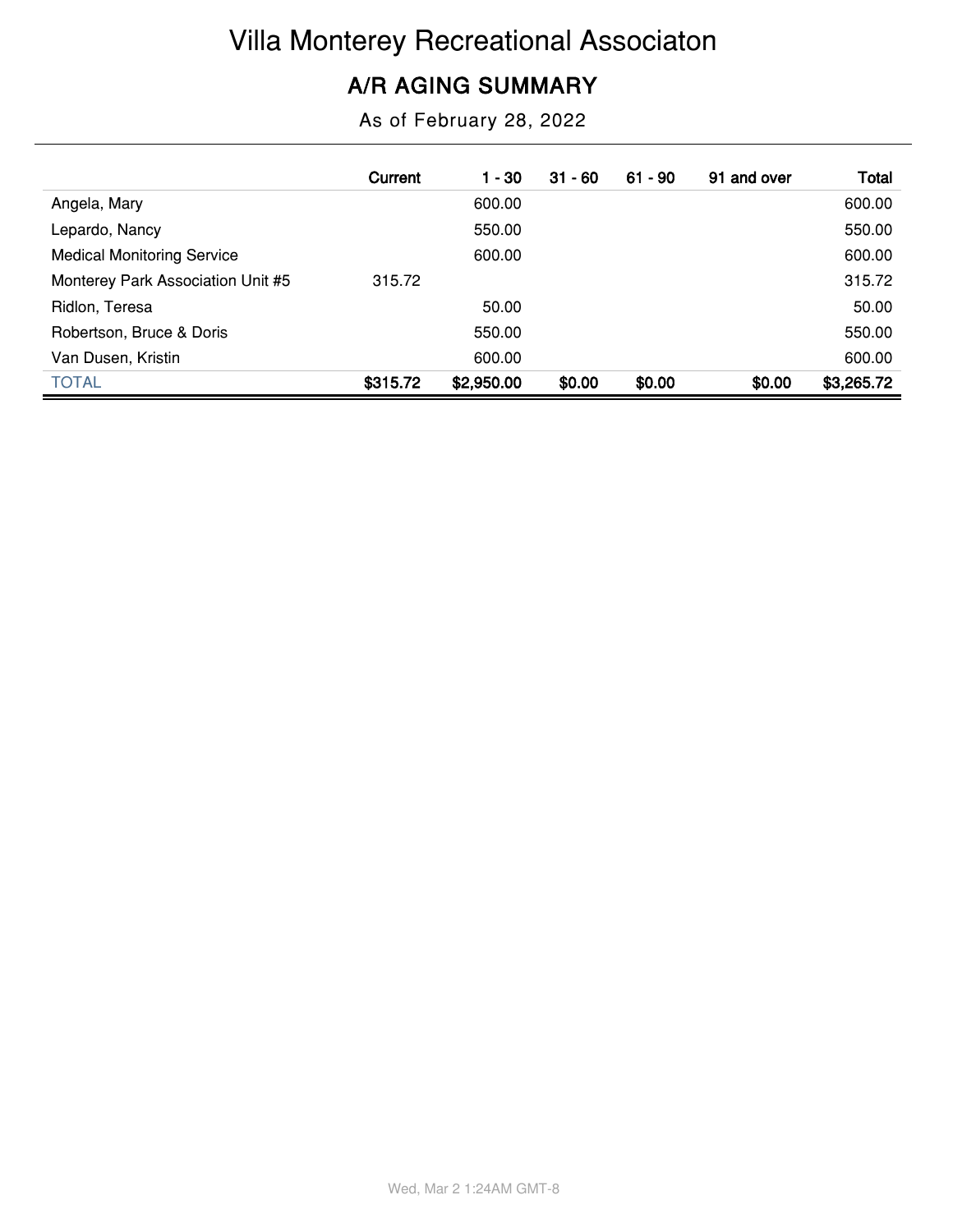### **BALANCE SHEET**

As of February 28, 2022

|                                     | <b>Total</b> |
|-------------------------------------|--------------|
| <b>ASSETS</b>                       |              |
| <b>Current Assets</b>               |              |
| <b>Bank Accounts</b>                |              |
| <b>Bank</b>                         |              |
| Bank of America/Checking            | 78,467.03    |
| <b>Reserve Savings</b>              | 54,038.15    |
| <b>Total Bank</b>                   | 132,505.18   |
| <b>Total Bank Accounts</b>          | 132,505.18   |
| <b>Total Current Assets</b>         | 132,505.18   |
| <b>TOTAL ASSETS</b>                 | \$132,505.18 |
| <b>LIABILITIES AND EQUITY</b>       |              |
| <b>Liabilities</b>                  |              |
| <b>Total Liabilities</b>            |              |
| <b>Equity</b>                       |              |
| <b>Board Designated Funds</b>       | 54,038.15    |
| <b>Unrestricted Net Assets</b>      | 20,294.28    |
| Net Income                          | 58,172.75    |
| <b>Total Equity</b>                 | 132,505.18   |
| <b>TOTAL LIABILITIES AND EQUITY</b> | \$132,505.18 |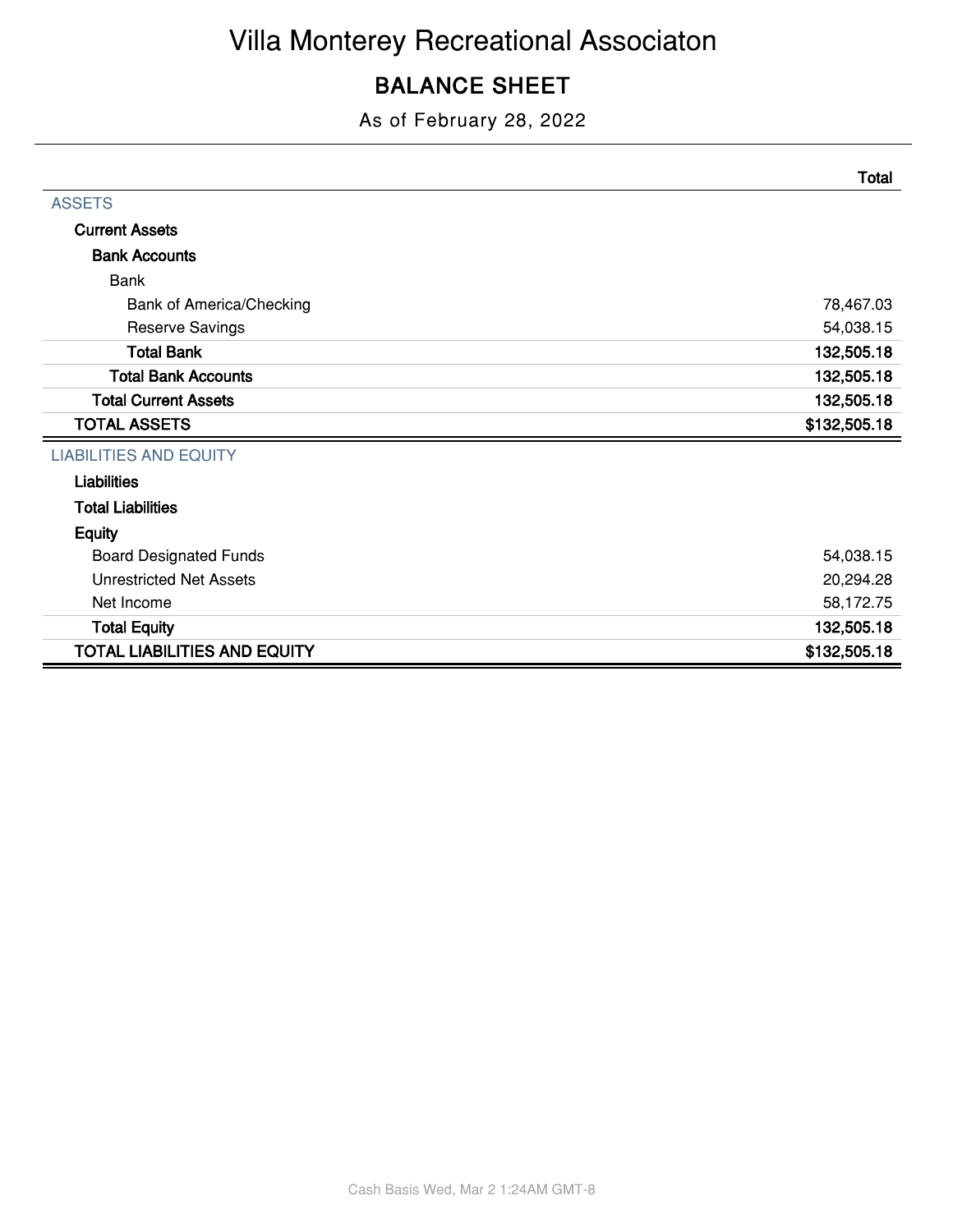## Villa Monterey Recreational Associaton

### **PROFIT AND LOSS YTD COMPARISON**

February 2022

|                                    |          | Operating             |          | Reserve               |          | <b>TOTAL</b>          |
|------------------------------------|----------|-----------------------|----------|-----------------------|----------|-----------------------|
|                                    | Feb 2022 | Jan - Feb, 2022 (YTD) | Feb 2022 | Jan - Feb, 2022 (YTD) | Feb 2022 | Jan - Feb, 2022 (YTD) |
| <b>INCOME</b>                      |          |                       |          |                       |          |                       |
| Income                             |          |                       |          |                       | 0.00     | 0.00                  |
| <b>Assn Dues</b>                   | 9,400.00 | 72,000.00             |          |                       | 9,400.00 | 72,000.00             |
| Transfer and Other Fee Income      | 100.00   | 100.00                |          |                       | 100.00   | 100.00                |
| <b>Total Income</b>                | 9,500.00 | 72,100.00             |          |                       | 9,500.00 | 72,100.00             |
| <b>Total Income</b>                | 9,500.00 | 72,100.00             | 0.00     | 0.00                  | 9,500.00 | 72,100.00             |
| <b>GROSS PROFIT</b>                | 9,500.00 | 72,100.00             | 0.00     | 0.00                  | 9,500.00 | 72,100.00             |
| <b>EXPENSES</b>                    |          |                       |          |                       |          |                       |
| Administration                     |          |                       |          |                       | 0.00     | 0.00                  |
| Accountant                         | 375.00   | 600.00                |          |                       | 375.00   | 600.00                |
| <b>Bank Charges</b>                | 0.00     | (0.50)                |          |                       | 0.00     | (0.50)                |
| Copying                            | 199.03   | 199.03                |          |                       | 199.03   | 199.03                |
| Postage                            |          | 61.90                 |          |                       | 0.00     | 61.90                 |
| Supplies                           |          | 241.91                |          |                       | 0.00     | 241.91                |
| <b>Total Administration</b>        | 574.03   | 1,102.34              |          |                       | 574.03   | 1,102.34              |
| Com Area, Bld, Lndscp              |          |                       |          |                       | 0.00     | 0.00                  |
| Service                            | 1,074.00 | 2,528.00              |          |                       | 1,074.00 | 2,528.00              |
| <b>Total Com Area, Bld, Lndscp</b> | 1,074.00 | 2,528.00              |          |                       | 1,074.00 | 2,528.00              |
| Maintenance                        |          |                       |          |                       | 0.00     | 0.00                  |
| Janitorial                         | 250.00   | 500.00                |          |                       | 250.00   | 500.00                |
| Pest Control                       | 45.00    | 90.00                 |          |                       | 45.00    | 90.00                 |
| <b>Total Maintenance</b>           | 295.00   | 590.00                |          |                       | 295.00   | 590.00                |
| Pool & Spa                         |          |                       |          |                       | 0.00     | 0.00                  |
| Permits                            |          | 495.00                |          |                       | 0.00     | 495.00                |
| Repairs & Replacements             |          |                       |          | 675.00                | 0.00     | 675.00                |
| Service                            | 626.17   | 1,389.67              |          |                       | 626.17   | 1,389.67              |
| <b>Total Pool &amp; Spa</b>        | 626.17   | 1,884.67              |          | 675.00                | 626.17   | 2,559.67              |

Cash Basis Wed, Mar 2 1:24AM GMT-8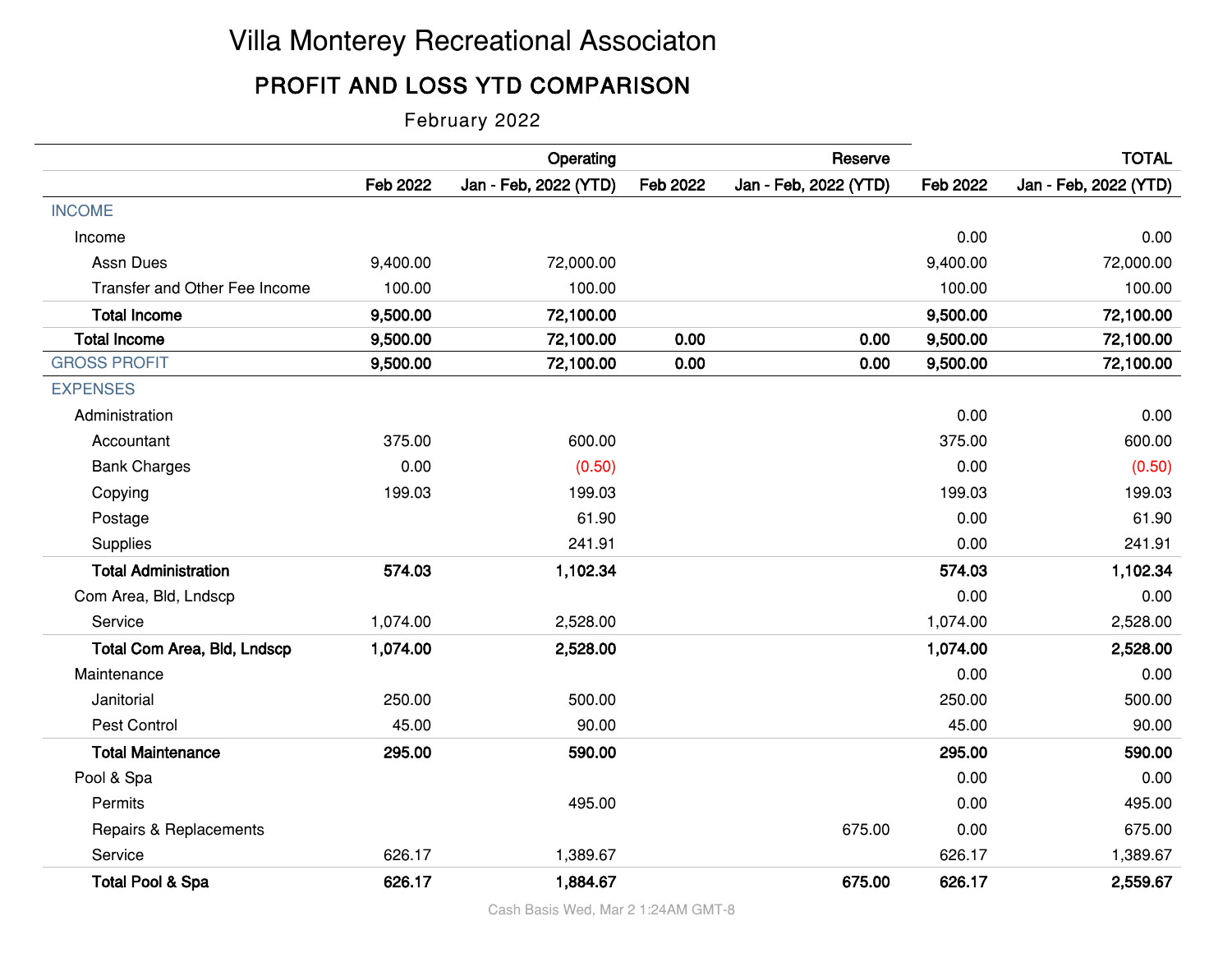|                                       |                 | Operating             |          | Reserve               |            | <b>TOTAL</b>          |
|---------------------------------------|-----------------|-----------------------|----------|-----------------------|------------|-----------------------|
|                                       | <b>Feb 2022</b> | Jan - Feb, 2022 (YTD) | Feb 2022 | Jan - Feb, 2022 (YTD) | Feb 2022   | Jan - Feb, 2022 (YTD) |
| <b>Shared Entrance Expense</b>        |                 |                       |          |                       | 0.00       | 0.00                  |
| Landscape & Fountain                  | 1,122.00        | 2,739.00              |          |                       | 1,122.00   | 2,739.00              |
| Service                               | 159.36          | 309.47                |          |                       | 159.36     | 309.47                |
| <b>Total Landscape &amp; Fountain</b> | 1,281.36        | 3,048.47              |          |                       | 1,281.36   | 3,048.47              |
| <b>Utilities</b>                      | 121.04          | 237.20                |          |                       | 121.04     | 237.20                |
| Water                                 | 176.20          | 477.56                |          |                       | 176.20     | 477.56                |
| <b>Total Utilities</b>                | 297.24          | 714.76                |          |                       | 297.24     | 714.76                |
| <b>Total Shared Entrance Expense</b>  | 1,578.60        | 3,763.23              |          |                       | 1,578.60   | 3,763.23              |
| <b>Utilities</b>                      |                 |                       |          |                       | 0.00       | 0.00                  |
| Electric                              | 533.09          | 1,030.21              |          |                       | 533.09     | 1,030.21              |
| Gas (Pool & Spa)                      | 1,683.09        | 3,127.61              |          |                       | 1,683.09   | 3,127.61              |
| Telephone/Internet                    | 115.01          | 230.84                |          |                       | 115.01     | 230.84                |
| Water/Ramada/Pool                     | 229.09          | 713.39                |          |                       | 229.09     | 713.39                |
| Water/Triangle                        | 24.60           | 71.53                 |          |                       | 24.60      | 71.53                 |
| <b>Total Utilities</b>                | 2,584.88        | 5,173.58              |          |                       | 2,584.88   | 5,173.58              |
| <b>Total Expenses</b>                 | 6,732.68        | 15,041.82             | 0.00     | 675.00                | 6,732.68   | 15,716.82             |
| <b>NET OPERATING INCOME</b>           | 2,767.32        | 57,058.18             | 0.00     | (675.00)              | 2,767.32   | 56,383.18             |
| <b>OTHER INCOME</b>                   |                 |                       |          |                       |            |                       |
| Interest                              |                 |                       | 0.41     | 0.87                  | 0.41       | 0.87                  |
| <b>Shared Expense Reimbursements</b>  | 1,167.00        | 1,788.70              |          |                       | 1,167.00   | 1,788.70              |
| <b>Total Other Income</b>             | 1,167.00        | 1,788.70              | 0.41     | 0.87                  | 1,167.41   | 1,789.57              |
| <b>NET OTHER INCOME</b>               | 1,167.00        | 1,788.70              | 0.41     | 0.87                  | 1,167.41   | 1,789.57              |
| <b>NET INCOME</b>                     | \$3,934.32      | \$58,846.88           | \$0.41   | \$ (674.13)           | \$3,934.73 | \$58,172.75           |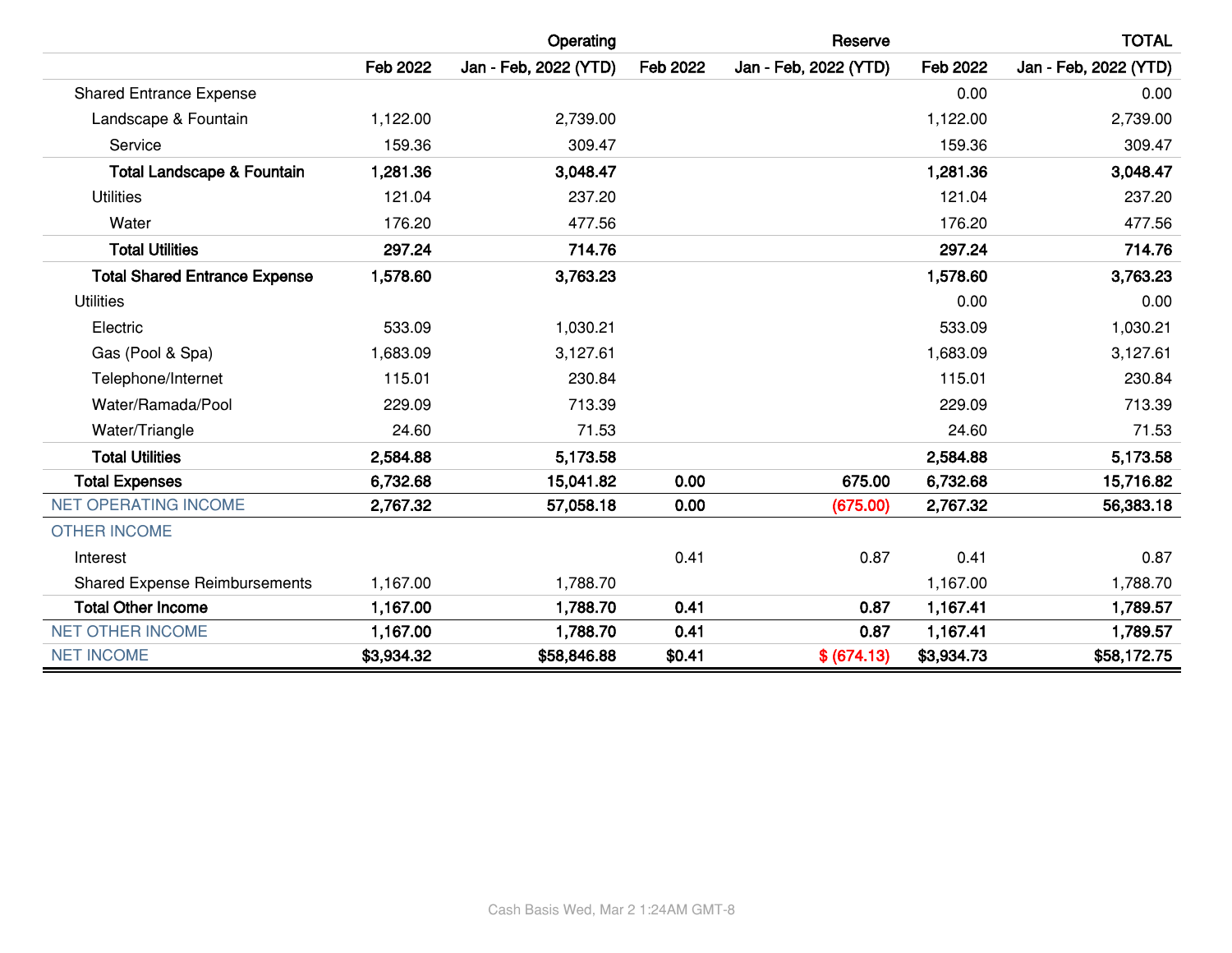# Villa Monterey Recreational Associaton

### **TRANSACTION REPORT**

February 2022

| Date                            | <b>Name</b>                            | Memo/Description                          | Amount     |
|---------------------------------|----------------------------------------|-------------------------------------------|------------|
| Administration                  |                                        |                                           |            |
| Accountant                      |                                        |                                           |            |
| 02/03/2022                      | Norton Bookkeeping Services            | Monthly Bookkeeping Services              | 225.00     |
| 02/03/2022                      | Norton Bookkeeping Services            | 2021 Forms 1099                           | 150.00     |
| <b>Total for Accountant</b>     |                                        |                                           | \$375.00   |
| <b>Bank Charges</b>             |                                        |                                           |            |
| 02/03/2022                      | <b>Bank of America</b>                 | RETURNED ITEM CHARGEBACK<br><b>FEE</b>    | 12.00      |
| 02/17/2022                      | Taylor, Joan                           | RETURNED ITEM CHARGEBACK<br><b>FEE</b>    | (12.00)    |
| <b>Total for Bank Charges</b>   |                                        |                                           | \$0.00     |
| Copying                         |                                        |                                           |            |
| 02/21/2022                      | Jeff Cockerham                         | Copying directory                         | 199.03     |
| <b>Total for Copying</b>        |                                        |                                           | \$199.03   |
| <b>Total for Administration</b> |                                        |                                           | \$574.03   |
| Com Area, Bld, Lndscp           |                                        |                                           |            |
| Service                         |                                        |                                           |            |
| 02/24/2022                      | Grounds Control, LLC                   |                                           | 1,074.00   |
| <b>Total for Service</b>        |                                        |                                           | \$1,074.00 |
| Total for Com Area, Bld, Lndscp |                                        |                                           | \$1,074.00 |
| Maintenance                     |                                        |                                           |            |
| Janitorial                      |                                        |                                           |            |
| 02/01/2022                      | Maria M Hovey                          |                                           | 250.00     |
| <b>Total for Janitorial</b>     |                                        |                                           | \$250.00   |
| <b>Pest Control</b>             |                                        |                                           |            |
| 02/23/2022                      | Exterminating Experts of Arizona, Inc. | <b>Exterminating Experts Bill Payment</b> | 45.00      |
| <b>Total for Pest Control</b>   |                                        |                                           | \$45.00    |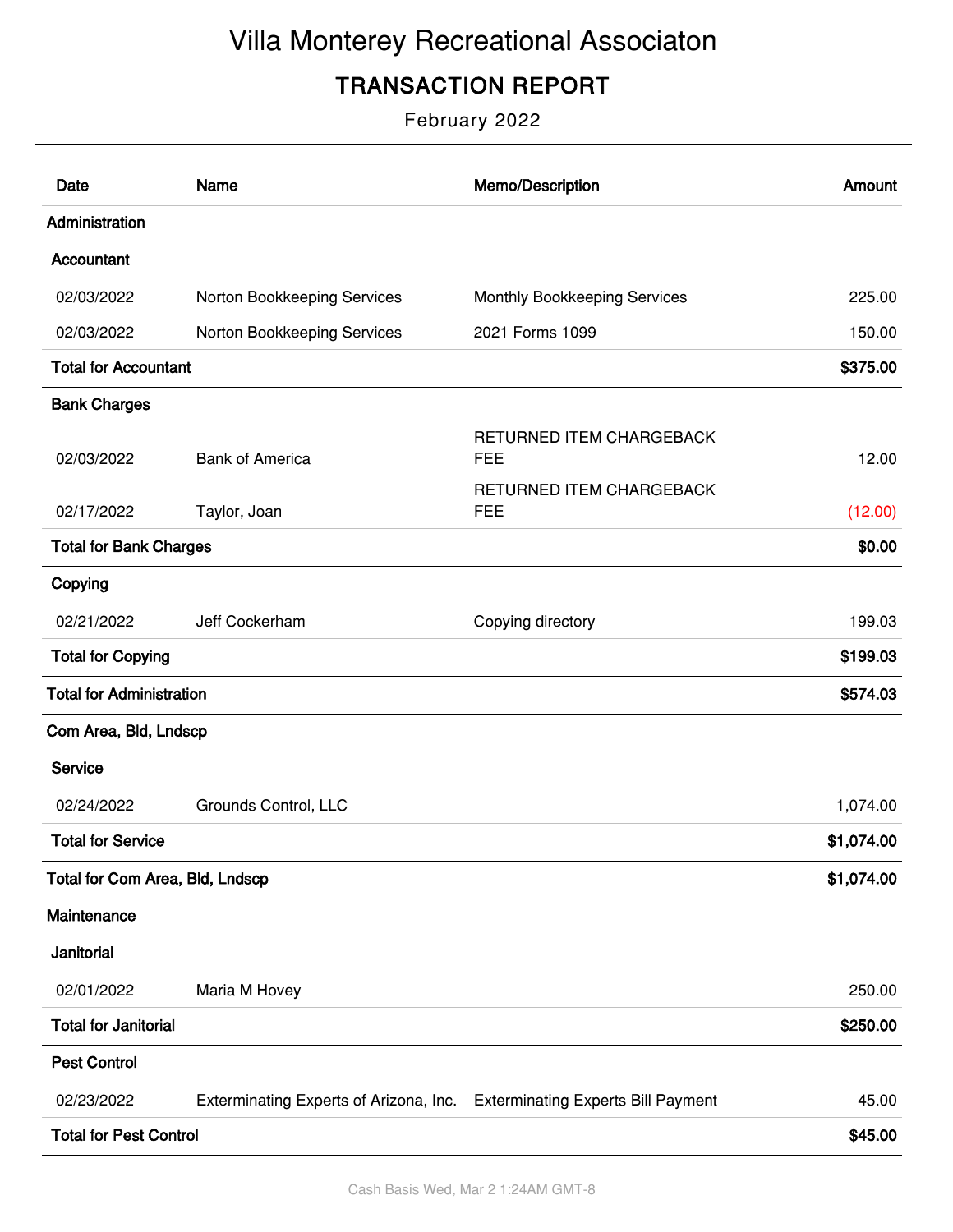| Date                                         | Name                                             | Memo/Description | Amount     |
|----------------------------------------------|--------------------------------------------------|------------------|------------|
| <b>Total for Maintenance</b>                 |                                                  |                  | \$295.00   |
| Pool & Spa                                   |                                                  |                  |            |
| Service                                      |                                                  |                  |            |
| 02/14/2022                                   | Aqua Pool Service & Repair                       |                  | 626.17     |
| <b>Total for Service</b>                     |                                                  |                  | \$626.17   |
| Total for Pool & Spa                         |                                                  |                  | \$626.17   |
| <b>Shared Entrance Expense</b>               |                                                  |                  |            |
| Landscape & Fountain                         |                                                  |                  |            |
| 02/24/2022                                   | Grounds Control, LLC                             |                  | 1,122.00   |
| <b>Total for Landscape &amp; Fountain</b>    |                                                  |                  | \$1,122.00 |
| Service                                      |                                                  |                  |            |
| 02/14/2022                                   | Aqua Pool Service & Repair                       |                  | 159.36     |
| <b>Total for Service</b>                     |                                                  |                  | \$159.36   |
|                                              | Total for Landscape & Fountain with sub-accounts |                  | \$1,281.36 |
| <b>Utilities</b>                             |                                                  |                  |            |
| 02/16/2022                                   | APS - 3845521000                                 |                  | 121.04     |
| <b>Total for Utilities</b>                   |                                                  |                  | \$121.04   |
| Water                                        |                                                  |                  |            |
| 02/24/2022                                   | City of Scottsdale-100243                        |                  | 176.20     |
| <b>Total for Water</b>                       |                                                  |                  | \$176.20   |
| <b>Total for Utilities with sub-accounts</b> |                                                  |                  | \$297.24   |
| <b>Total for Shared Entrance Expense</b>     |                                                  |                  | \$1,578.60 |
| <b>Utilities</b>                             |                                                  |                  |            |
| Electric                                     |                                                  |                  |            |
| 02/16/2022                                   | APS - 7660290000                                 |                  | 40.33      |
| 02/16/2022                                   | APS - 5708801000                                 |                  | 41.58      |
| 02/16/2022                                   | APS - 5834151000                                 |                  | 451.18     |
| <b>Total for Electric</b>                    |                                                  |                  | \$533.09   |
|                                              |                                                  |                  |            |

**Gas (Pool & Spa)**